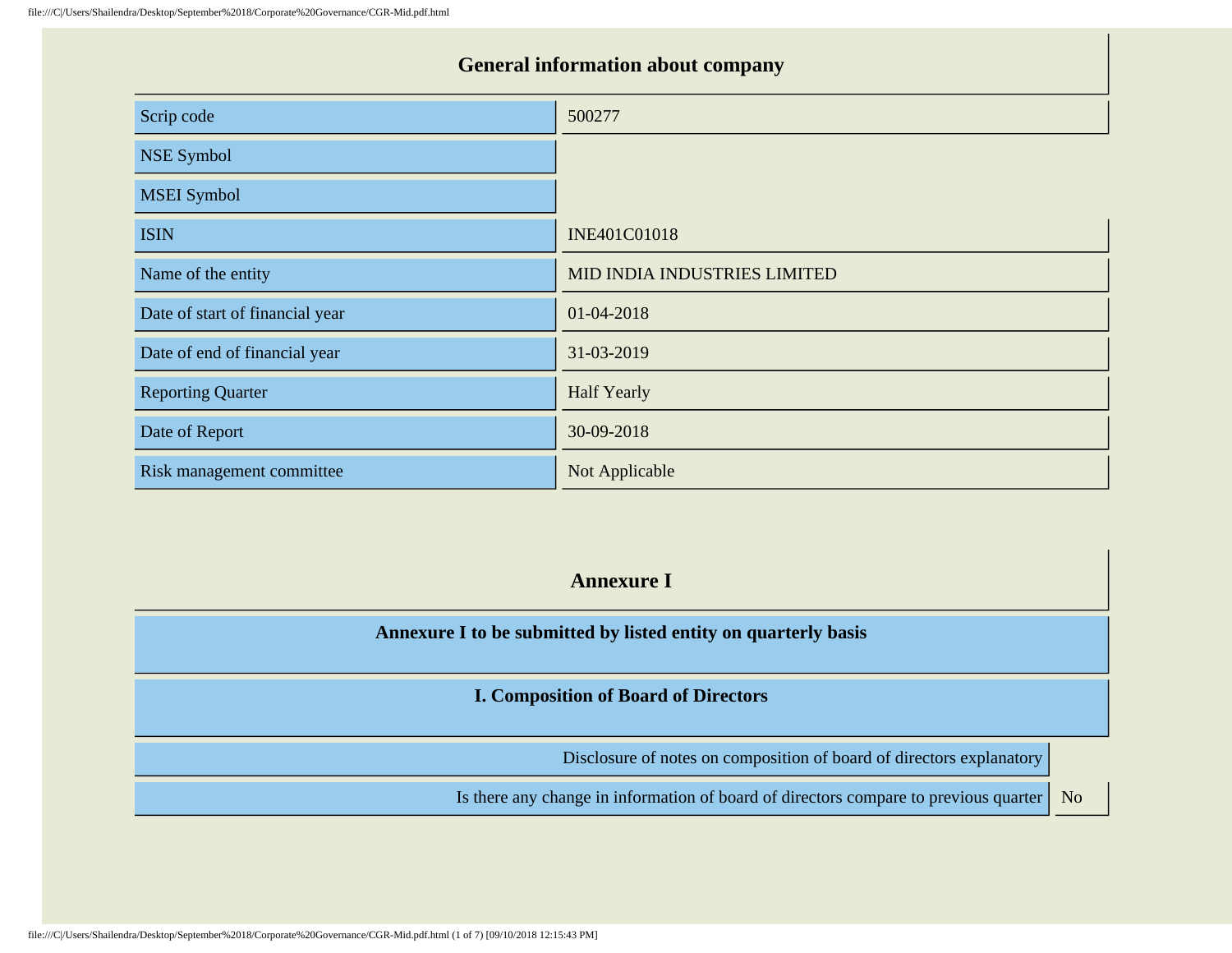| <b>Annexure 1</b>                                                            |                |
|------------------------------------------------------------------------------|----------------|
| <b>II. Composition of Committees</b>                                         |                |
| Disclosure of notes on composition of committees explanatory                 |                |
| Is there any change in information of committees compare to previous quarter | N <sub>o</sub> |

|           | <b>Audit Committee Details</b> |                           |                         |                         |         |  |  |
|-----------|--------------------------------|---------------------------|-------------------------|-------------------------|---------|--|--|
| <b>Sr</b> | <b>DIN Number</b>              | Name of Committee members | Category 1 of directors | Category 2 of directors | Remarks |  |  |

| <b>Nomination and remuneration committee</b> |                   |                           |                         |                         |         |  |
|----------------------------------------------|-------------------|---------------------------|-------------------------|-------------------------|---------|--|
| <b>Sr</b>                                    | <b>DIN Number</b> | Name of Committee members | Category 1 of directors | Category 2 of directors | Remarks |  |

| <b>Stakeholders Relationship Committee</b> |                   |                           |                         |                         |         |
|--------------------------------------------|-------------------|---------------------------|-------------------------|-------------------------|---------|
| <b>Sr</b>                                  | <b>DIN Number</b> | Name of Committee members | Category 1 of directors | Category 2 of directors | Remarks |

| <b>Risk Management Committee</b> |                   |                           |                         |                         |         |  |
|----------------------------------|-------------------|---------------------------|-------------------------|-------------------------|---------|--|
| Sr/                              | <b>DIN Number</b> | Name of Committee members | Category 1 of directors | Category 2 of directors | Remarks |  |

|           | <b>Corporate Social Responsibility Committee</b> |                           |                         |                         |         |  |
|-----------|--------------------------------------------------|---------------------------|-------------------------|-------------------------|---------|--|
| <b>Sr</b> | <b>DIN Number</b>                                | Name of Committee members | Category 1 of directors | Category 2 of directors | Remarks |  |

#### **Other Committee**

file:///C|/Users/Shailendra/Desktop/September%2018/Corporate%20Governance/CGR-Mid.pdf.html (2 of 7) [09/10/2018 12:15:43 PM]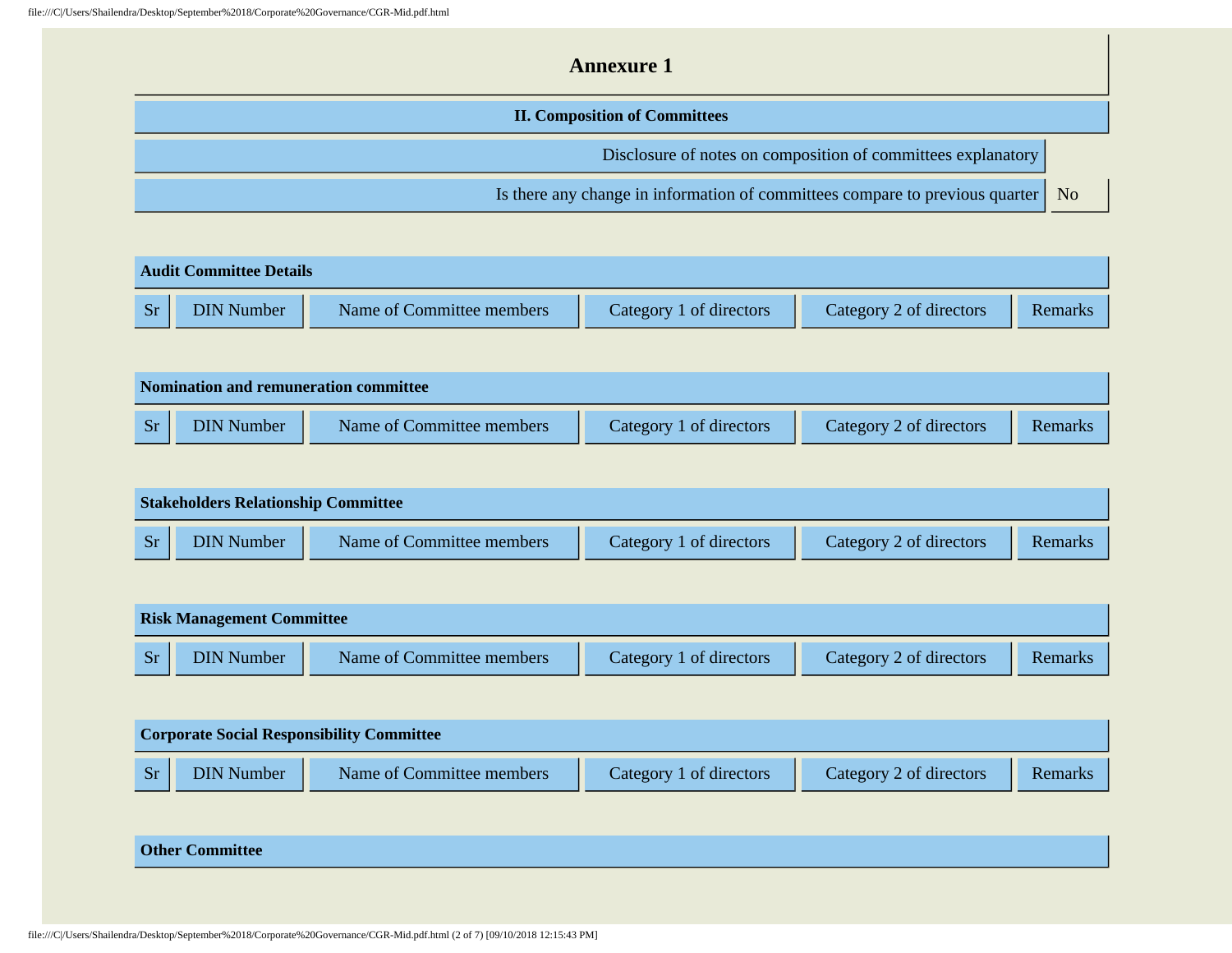file:///C|/Users/Shailendra/Desktop/September%2018/Corporate%20Governance/CGR-Mid.pdf.html

T

| chara Desktop/Deptember /02010/ Corporate /02000+ermaned COR Trifd.par.mini |                                                                  |                                                        |                                                       |                            |                                                                |                |
|-----------------------------------------------------------------------------|------------------------------------------------------------------|--------------------------------------------------------|-------------------------------------------------------|----------------------------|----------------------------------------------------------------|----------------|
| <b>Sr</b>                                                                   | <b>DIN Number</b>                                                | Name of Committee<br>members                           | Name of other<br>committee                            | Category 1 of<br>directors | Category 2 of<br>directors                                     | <b>Remarks</b> |
|                                                                             | <b>Annexure 1</b>                                                |                                                        |                                                       |                            |                                                                |                |
|                                                                             | <b>Annexure 1</b>                                                |                                                        |                                                       |                            |                                                                |                |
|                                                                             | <b>III. Meeting of Board of Directors</b>                        |                                                        |                                                       |                            |                                                                |                |
|                                                                             | Disclosure of notes on meeting of board of directors explanatory |                                                        |                                                       |                            |                                                                |                |
| <b>Sr</b>                                                                   |                                                                  | Date(s) of meeting (if any) in the<br>previous quarter | Date(s) of meeting (if any) in the<br>current quarter |                            | Maximum gap between any two consecutive (in<br>number of days) |                |

|                   | 10-05-2018 |            |    |
|-------------------|------------|------------|----|
| $\overline{2}$    | 30-05-2018 |            | 19 |
| $\mathbf{z}$<br>◡ |            | 13-08-2018 | 74 |
| $\overline{4}$    |            | 27-08-2018 | 13 |

#### **Annexure 1**

#### **IV. Meeting of Committees** Disclosure of notes on meeting of committees explanatory  $S_r$  Name of **Committee** Date(s) of meeting of the committee in the relevant quarter Whether requirement of Quorum met (Yes/No) Requirement of Quorum met Date(s) of meeting of the committee in the previous quarter Maximum gap between any two consecutive meetings (in number of days) Name of other committee 1 | Audit Committee | 13-08-2018 | Yes | 3 | 30-05-2018 | 74

file:///C|/Users/Shailendra/Desktop/September%2018/Corporate%20Governance/CGR-Mid.pdf.html (3 of 7) [09/10/2018 12:15:43 PM]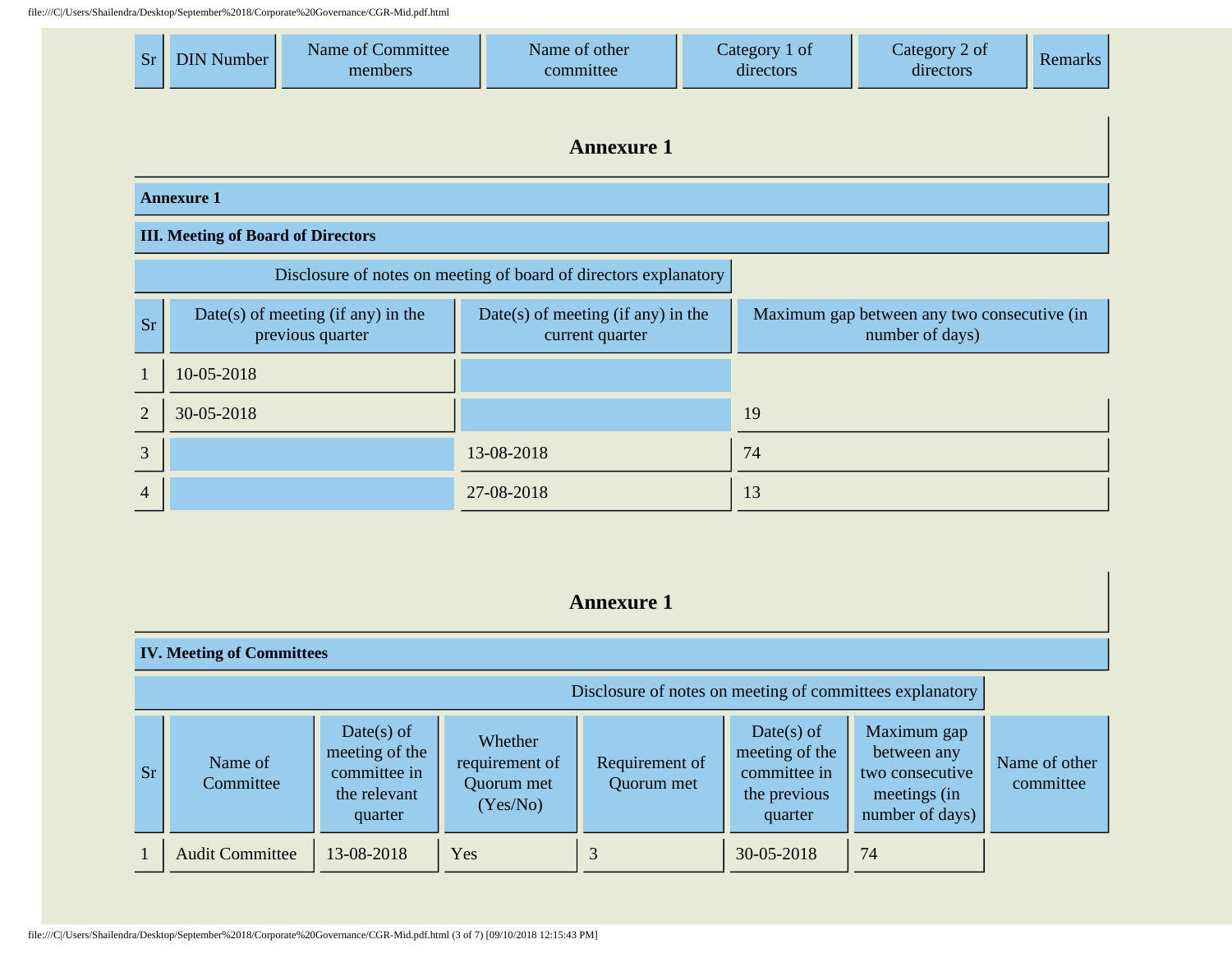| $\mathcal{D}$ | <b>Stakeholders</b><br>Relationship<br>Committee | 13-08-2018 | Yes | ت | 30-05-2018 | 74 |
|---------------|--------------------------------------------------|------------|-----|---|------------|----|
| $\mathbf{c}$  | Nomination and<br>remuneration<br>committee      | 27-08-2018 | Yes |   |            |    |

# **Annexure 1**

| <b>V. Related Party Transactions</b>              |                                                                                                                     |                               |                                                                   |  |  |
|---------------------------------------------------|---------------------------------------------------------------------------------------------------------------------|-------------------------------|-------------------------------------------------------------------|--|--|
| <b>Sr</b>                                         | Subject                                                                                                             | Compliance status (Yes/No/NA) | If status is "No" details of non-compliance<br>may be given here. |  |  |
|                                                   | Whether prior approval of audit committee<br>obtained                                                               | Yes                           |                                                                   |  |  |
| $\overline{2}$                                    | Whether shareholder approval obtained for<br>material RPT                                                           | <b>NA</b>                     |                                                                   |  |  |
| 3                                                 | Whether details of RPT entered into pursuant<br>to omnibus approval have been reviewed by<br><b>Audit Committee</b> | Yes                           |                                                                   |  |  |
| Disclosure of notes on related party transactions |                                                                                                                     | Textual Information(1)        |                                                                   |  |  |
|                                                   | Disclosure of notes of material transaction with related party                                                      |                               | Textual Information(2)                                            |  |  |

# **Text Block**

| Textual Information(1) | During the Quarter no related party transaction entered except Remuneration given to Key Managerial<br>Personnel |
|------------------------|------------------------------------------------------------------------------------------------------------------|
|                        |                                                                                                                  |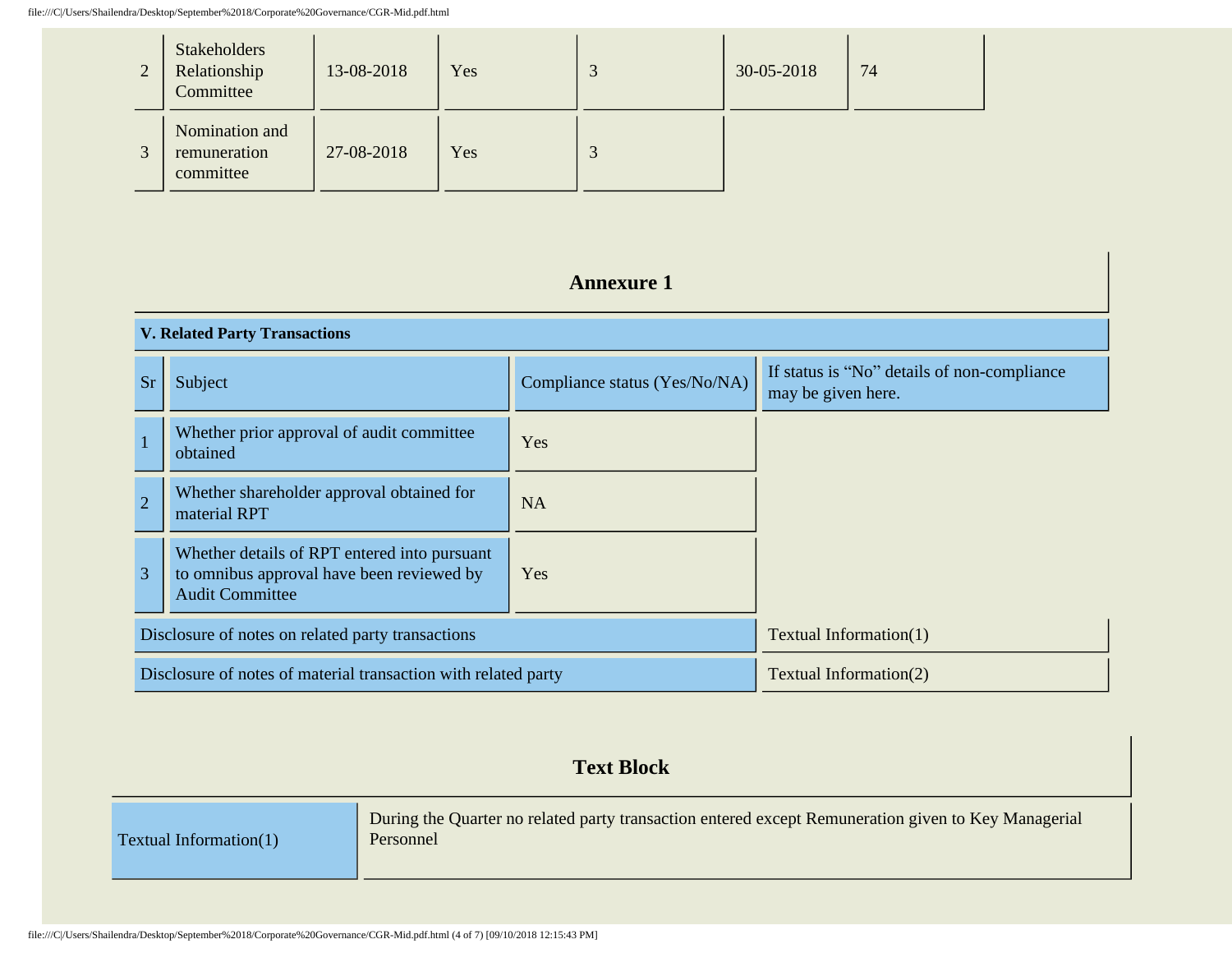# **Annexure 1**

|                | <b>VI. Affirmations</b>                                                                                                                                                                                            |                            |  |  |  |  |
|----------------|--------------------------------------------------------------------------------------------------------------------------------------------------------------------------------------------------------------------|----------------------------|--|--|--|--|
| <b>Sr</b>      | Subject                                                                                                                                                                                                            | Compliance status (Yes/No) |  |  |  |  |
| $\mathbf{1}$   | The composition of Board of Directors is in terms of SEBI (Listing obligations and disclosure<br>requirements) Regulations, 2015                                                                                   | Yes                        |  |  |  |  |
| $\overline{2}$ | The composition of the following committees is in terms of SEBI(Listing obligations and disclosure<br>requirements) Regulations, 2015 a. Audit Committee                                                           | Yes                        |  |  |  |  |
| $\overline{3}$ | The composition of the following committees is in terms of SEBI(Listing obligations and disclosure<br>requirements) Regulations, 2015. b. Nomination & remuneration committee                                      | Yes                        |  |  |  |  |
| $\overline{4}$ | The composition of the following committees is in terms of SEBI(Listing obligations and disclosure<br>requirements) Regulations, 2015. c. Stakeholders relationship committee                                      | Yes                        |  |  |  |  |
| 5              | The composition of the following committees is in terms of SEBI(Listing obligations and disclosure<br>requirements) Regulations, 2015. d. Risk management committee (applicable to the top 100 listed<br>entities) | <b>NA</b>                  |  |  |  |  |
| 6              | The committee members have been made aware of their powers, role and responsibilities as<br>specified in SEBI (Listing obligations and disclosure requirements) Regulations, 2015.                                 | Yes                        |  |  |  |  |
| $\overline{7}$ | The meetings of the board of directors and the above committees have been conducted in the manner<br>as specified in SEBI (Listing obligations and disclosure requirements) Regulations, 2015.                     | Yes                        |  |  |  |  |
| 8              | This report and/or the report submitted in the previous quarter has been placed before Board of<br>Directors.                                                                                                      | Yes                        |  |  |  |  |
| 9              | Any comments/observations/advice of Board of Directors may be mentioned here:                                                                                                                                      | Textual Information(1)     |  |  |  |  |

**Annexure 1**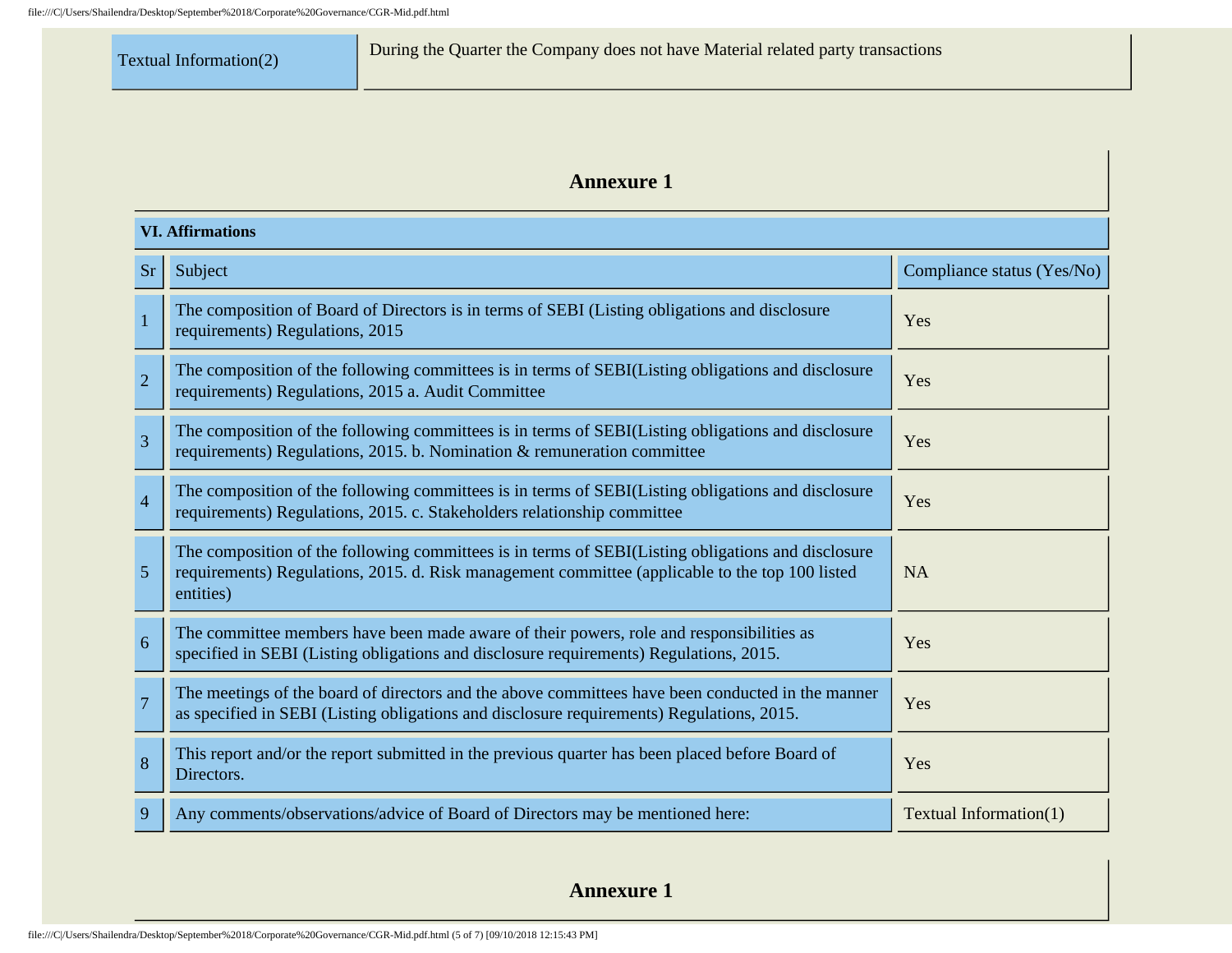| <b>Sr</b> | Subject           | Compliance status                              |
|-----------|-------------------|------------------------------------------------|
|           | Name of signatory | SHAILENDRA AGRAWAL                             |
|           | Designation       | <b>Company Secretary and Compliance Office</b> |

#### **Text Block**

| Textual Information $(1)$ | The Company does not fall under the category of Top 100 Listed Companies. Therefore, the Company is<br>not required to constitute Risk Management Committee. |
|---------------------------|--------------------------------------------------------------------------------------------------------------------------------------------------------------|
|---------------------------|--------------------------------------------------------------------------------------------------------------------------------------------------------------|

# **Annexure III**

#### **Annexure III to be submitted by listed entity at the end of 6 months after end of financial year along-with second quarter report of next financial year**

#### **I. Affirmations**

| Sr             | Broad heading                                                                                                                                                                                 | <b>Regulation Number</b> | Compliance status (Yes/No/<br>NA) | If status is "No" details of<br>non-compliance may be<br>given here. |
|----------------|-----------------------------------------------------------------------------------------------------------------------------------------------------------------------------------------------|--------------------------|-----------------------------------|----------------------------------------------------------------------|
|                | Copy of the annual report<br>including balance sheet, profit<br>and loss account, directors report,<br>corporate governance report,<br>business responsibility report<br>displayed on website | 46(2)                    | Yes                               |                                                                      |
| $\overline{2}$ | Presence of Chairperson of Audit<br>Committee at the Annual General<br>Meeting                                                                                                                | 18(1)(d)                 | Yes                               |                                                                      |